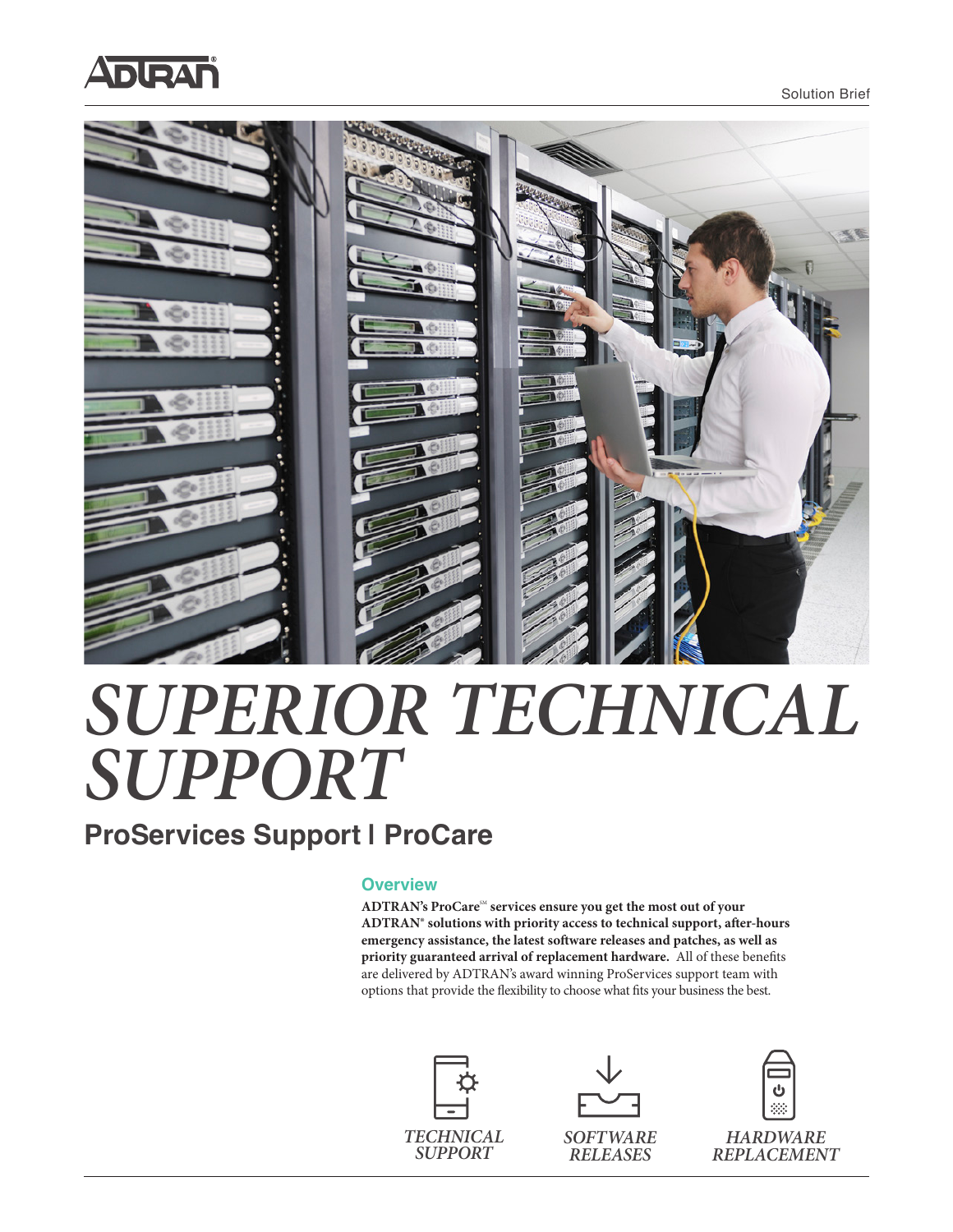## *SUPERIOR TECHNICAL SUPPORT*



#### **Why Buy ProCare Basic Services?**

- The ProCare Basic plan is ideal if you have an existing software assurance or software maintenance contract with ADTRAN today.
- ProCare Basic extends all the benefits of the ADTRAN warranty, including repair service.

#### **Why Buy ProCare Next Business Day Remote Services?**

- The ProCare Next Business Day Remote (NBD Remote) plan is designed for our customers who require expedited hardware replacement with remote guidance for physical equipment replacement.
- ProCare NBD Remote balances the advantages of ProCare Basic with sensitivity to both price and on staff technical expertise.

#### **Why Buy ProCare 7x24x4 Remote Services?**

- The ProCare 7x24x4 Remote plan is ideal if you have mission critical equipment requiring the quickest route to hardware replacement.
- ProCare 7x24x4 Remote provides your IT staff with remote guidance to complete any necessary replacement.

#### **Why Buy ProCare Next Business Day Onsite Services?**

- The ProCare Next Business Day Onsite (NBD Onsite) plan ensures expedited hardware replacement.
- ProCare NBD Onsite provides you the value-add of a smart-hands technician to perform the hardware replacement and subsequent testing.

#### **Why Buy ProCare 7x24x4 Onsite Maintenance?**

- The ProCare 7x24x4 Onsite plan is ADTRAN's premium offering for your business when downtime is not an option.
- ProCare 7x24x4 Onsite provides 4-hour, expedited hardware replacement with an onsite technician 24 hours a day, 7 days a week!

#### **Valuable additions that come with your ProCare plan?**

- Priority access to technical support (see table on page 3 for specific SLAs).
- After-hours Emergency support,  $7x24x365$ (see table on page 3 for specific SLA's)
- Access to software releases and patches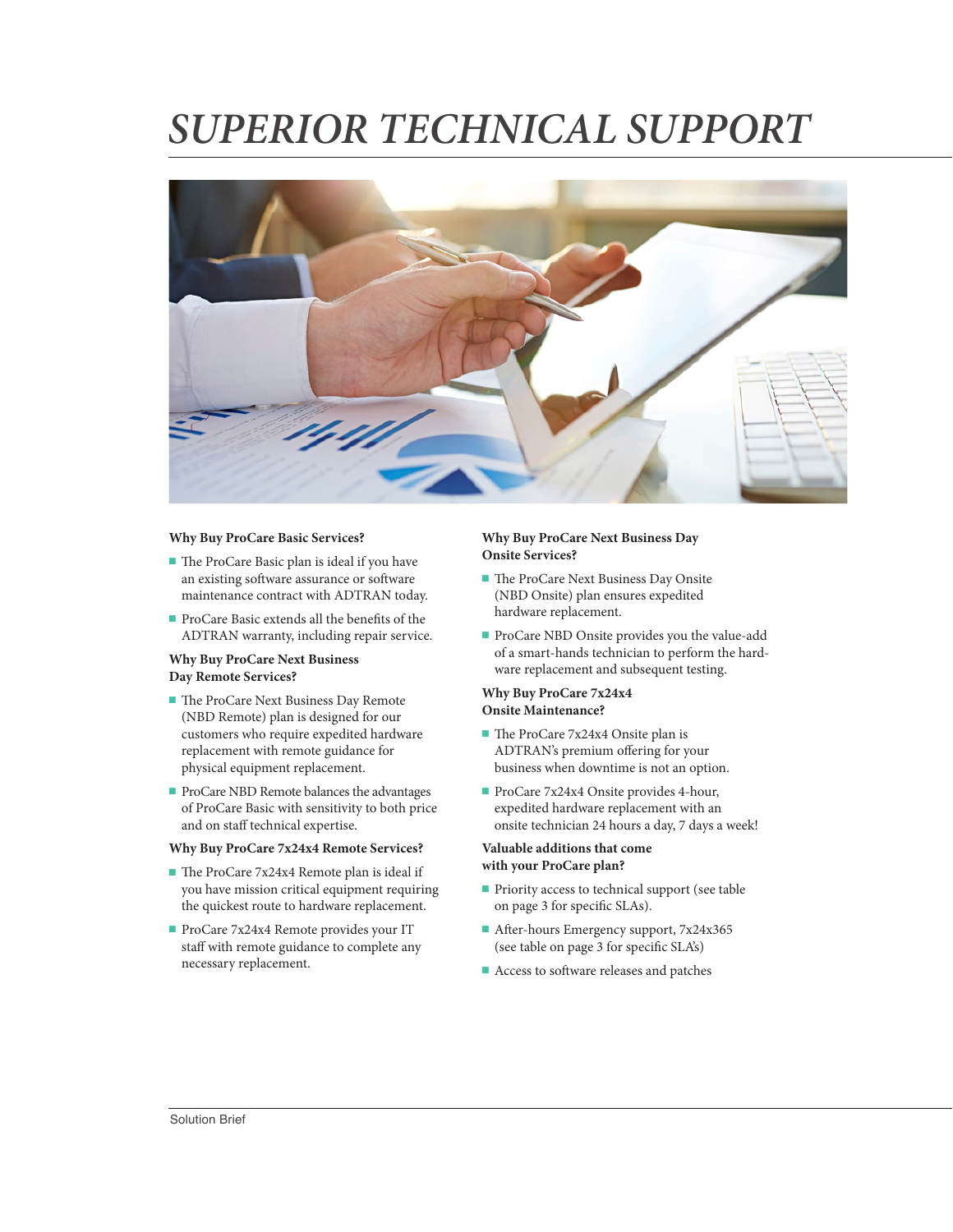## **ProServices Support | ProCare**

#### **ProCare**

| <b>Options</b>                                                                                                                                                                                                    | <b>Technical</b><br><b>Support</b><br>SLA* | <b>Automatic</b><br>Configuration<br>Back up** | <b>Hardware</b><br>Replacement<br><b>SLA</b> | <b>Eligible for</b><br><b>Discounted</b><br>Remote<br><b>Professional</b><br><b>Service Vouchers</b><br>(PSVs) | Common<br><b>ProCare</b><br><b>Features</b>                                               |
|-------------------------------------------------------------------------------------------------------------------------------------------------------------------------------------------------------------------|--------------------------------------------|------------------------------------------------|----------------------------------------------|----------------------------------------------------------------------------------------------------------------|-------------------------------------------------------------------------------------------|
| <b>Basic</b>                                                                                                                                                                                                      | 4 hours                                    |                                                |                                              |                                                                                                                | Access to<br>Technical<br>Support<br>Monday-<br>Friday 7 am<br>until 7 pm<br>Central time |
| <b>Next Business</b><br>Day (NBD)<br>Remote                                                                                                                                                                       | 1 hour                                     |                                                | <b>NBD</b>                                   |                                                                                                                |                                                                                           |
| 7x24x4<br>Remote                                                                                                                                                                                                  | 30 minutes                                 |                                                | 4 hour                                       |                                                                                                                |                                                                                           |
| <b>NBD Onsite</b>                                                                                                                                                                                                 | 1 hour                                     |                                                | <b>NBD</b> with<br>onsite<br>technician      |                                                                                                                | Emergency<br>after hours<br>support                                                       |
| 7x24x4 Onsite                                                                                                                                                                                                     | 30 minutes                                 |                                                | 4 hour<br>with onsite<br>technician          |                                                                                                                | Access to<br>software<br>releases and<br>patches                                          |
| * Pleae note some legacy products do not receive access to technical support<br>with the service plan. Please also note that the Atlas series product receives<br>Best Effort SLA for all maintenance offerings.* |                                            |                                                |                                              |                                                                                                                |                                                                                           |
| **Please note that the service plan contract contract holder must submit a ticket to<br>ADTRAN ProServices in order to set up the automatic configuration back up.**                                              |                                            |                                                |                                              |                                                                                                                |                                                                                           |

#### **ProCare Benefits**

**"I cannot afford my business to have communications downtime"** 

- Multiple technical support  **response time SLA's offered to meet your needs including after business hours support.**
- Hardware delivery to your  **door within four hours, or next business day.**
- Options also for a smart-hands  **technician to swap out hardware and bring your network back online.**
- Automatic configuration back **ups ensuring quick recovery during downtime.**

#### **Limited communications expertise**

■ **ADTRAN ProCare can serve as an extension of your business's IT staff, and work with you to prevent downtime.**

#### **"My warranty is about to expire"**

- Specific options designed to  **provide warranty-like feature extension (access to software and technical support) providing you peace of mind.**
- You must place the order for ProCare  **prior to warranty expiration.**
- Hardware replacement options  **are also available for most products as they approach warranty expiration.**